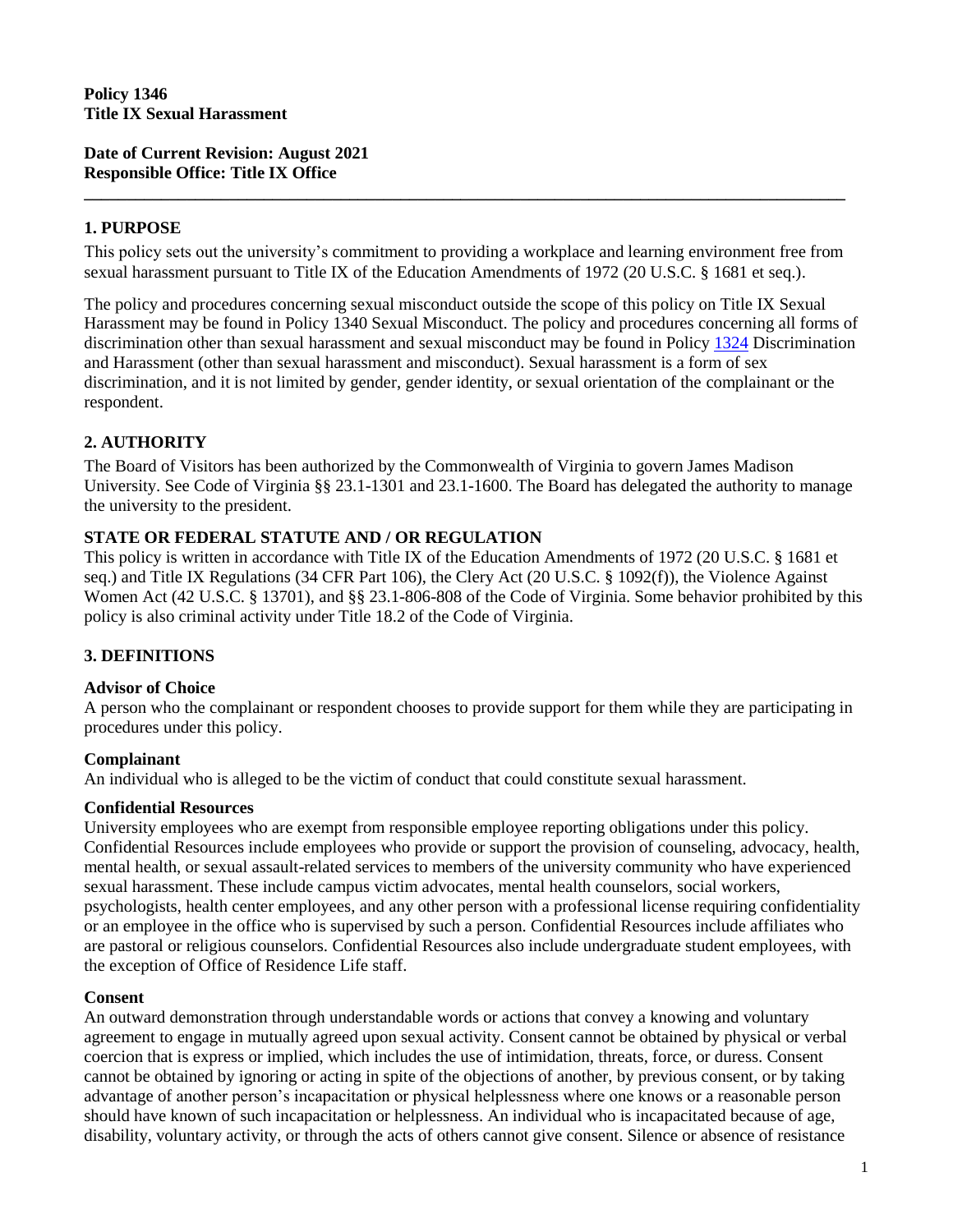does not imply consent. Consent is voluntary and may be withdrawn at any time by communicating the withdrawal through an outward demonstration of understandable words or actions.

# **Dating Violence**

A form of sexual violence committed by a person who is or has been in a social relationship of a romantic or intimate nature with another person, where the existence of such a relationship shall be determined based on a consideration of the following factors:

- The length of the relationship
- The type of relationship
- The frequency of interaction between the persons involved in the relationship

## **Day**

A calendar day. When a substantial portion of a specified period of days falls during a period of time when the university is closed, that portion of the time period shall not be counted, and the time period shall be extended by the number of days falling on days when the university is closed. Weekends are not considered substantial periods of time and will not be added to extend a deadline. If a time period is set to end on a day when the university is closed, the time period shall be extended to end on the next scheduled day when the university reopens. Examples: A specified time period will not end during winter break or on any day when the university is closed for inclement weather. A five-day time period set to begin on the first day of winter break will be extended by the number of days for the scheduled winter break, so that the time will actually begin to run upon the first day after winter break. A deadline that falls on a day when the university is closed for inclement weather will be extended until the next day the university opens for business. This extension does not apply to deadlines for electronic submissions.

# **Domestic Violence**

Crimes of violence committed by any of the following:

- A current or former spouse or intimate partner of the victim
- A person with whom the victim shares a child in common
- A person who is cohabitating with or has cohabitated with the victim as a spouse or intimate partner
- A person similarly situated to a spouse of the victim under the domestic or family violence laws of the Commonwealth of Virginia
- Any other person against an adult or youth victim who is protected from that person's acts under the domestic or family violence laws of the Commonwealth of Virginia

## **Education Programs or Activities**

All of the operations of the university.

## **Formal Complaint**

A document filed by a complainant or signed by the Title IX Coordinator alleging sexual harassment against a respondent and requesting that the university investigate the allegation of sexual harassment. A "document filed by a complainant" means a document or electronic submission that includes the complainant's physical or digital signature, or otherwise indicates that the complainant is the person filing the formal complaint. The complainant must be participating in or attempting to participate in an education program or activity at the time of filing a formal complaint.

## **Good Faith**

Actions taken in the honest, sincere, and reasonable belief in the truth of the matters alleged and without any malice or the desire to defraud or maliciously harm others. An allegation made or testimony given in a proceeding is not in good faith if made with knowing or reckless disregard for the truth.

## **Incapacitation**

Physical or mental inability to make informed, rational judgments. States of incapacitation include, without limitation, sleep, blackouts, unconsciousness, and the inability to make such decisions due to the voluntary or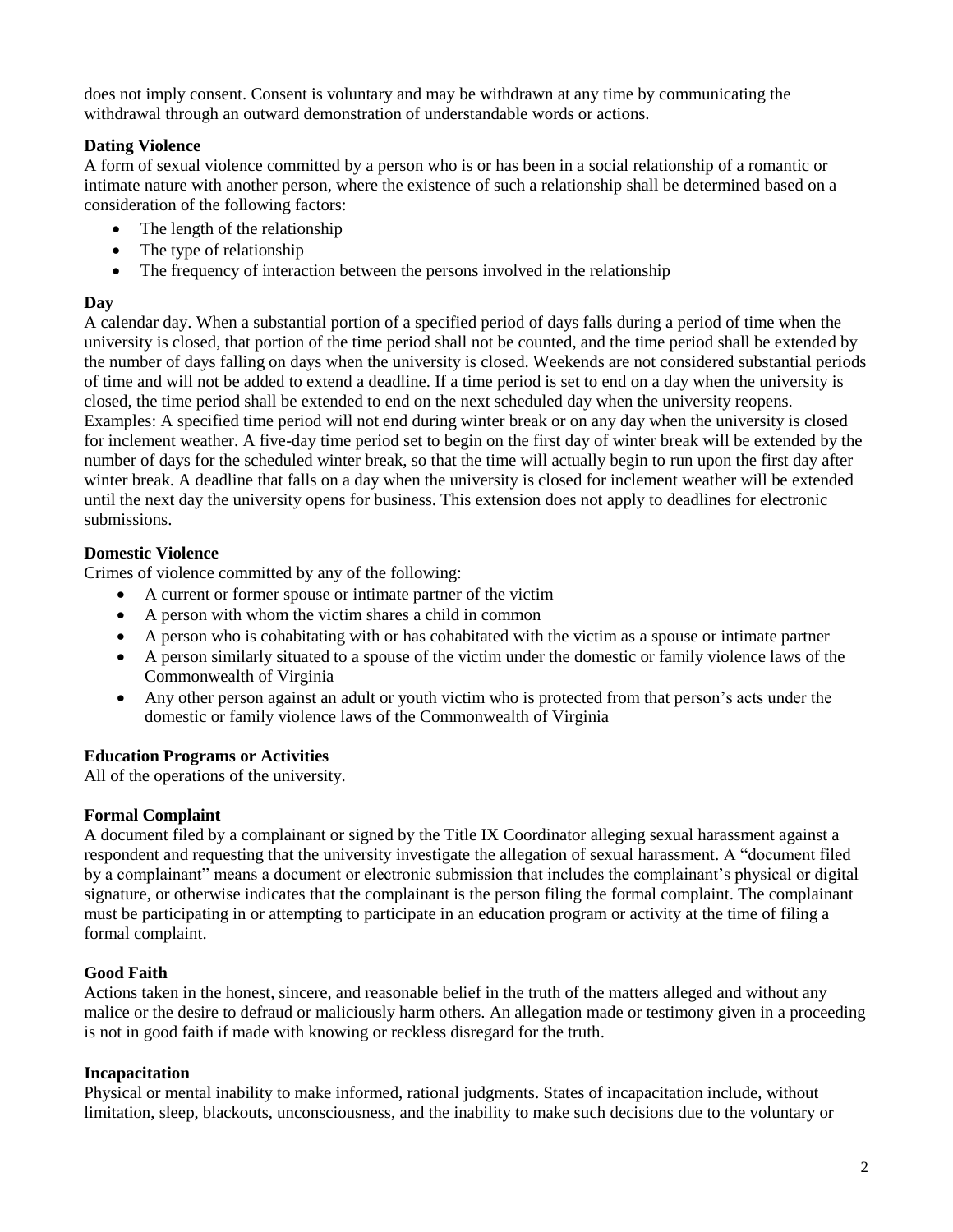involuntary use of alcohol or drugs. Incapacitation may occur because of age, disability, voluntary activity, or through the acts of others.

### **Official with Authority**

For purposes of this policy, an individual who has the authority to institute corrective measures on behalf of the university. The university has identified the following individuals as officials with authority to institute corrective measures: President, Provost and Senior Vice President for Academic Affairs, Senior Vice President for Administration and Finance, Vice President for Access and Enrollment, Vice President for University Advancement, Vice President for Student Affairs, Dean of the College of Arts and Letters, Dean of the College of Business, Dean of the College of Education, Dean of the College of Health and Behavioral Studies, Dean of the College of Integrated Science and Engineering, Dean of the College of Science and Mathematics, Dean of the College of Visual and Performing Arts, Dean of University Studies, Dean of the Graduate School, Dean of the Honors College, Dean of Libraries, Dean of Professional and Continuing Education, Dean of Students, Director of the Office of Student Accountability and Restorative Practices, Director of Human Resources, and Director of Athletics. An official with authority has a duty to disclose to the Title IX Office all reports of sexual harassment that they receive.

#### **Preponderance of Evidence**

Preponderance of the evidence will be the standard of proof used to make determinations for all alleged policy violation(s) of sexual harassment for both the student and employee processes. Preponderance of the evidence means that there is greater than a fifty-percent likelihood that the respondent violated the policy.

### **Relevant Evidence**

Evidence is relevant if it has any tendency to make a fact more or less probable than it would be without the evidence, and the fact is of consequence in determining the outcome of the case. Relevant evidence includes evidence concerning the credibility of a party or witness.

#### **Remedies**

Measures implemented after a finding of responsibility in a formal complaint procedure under this policy that are designed to restore or preserve equal access to the university's education program or activity for the Complainant and may include the same individualized services described as supportive measures.

#### **Report**

An oral or written allegation received by the Title IX Office that describes an alleged instance of sexual harassment by a student, employee, affiliate, or visitor, whether or not a complainant or respondent is identified by name. A report of an alleged incident that is received by the Title IX Office may be actionable under this policy and may lead to the initiation of a formal complaint process.

## **Respondent**

A person who has been reported to be the perpetrator of conduct that could constitute sexual harassment.

## **Responsible Employee**

University employees who have a duty to disclose to the Title IX Office all reports of sexual harassment that they receive within the course of their employment. All university employees (except Confidential Resources as defined in this policy) are Responsible Employees.

#### **Retaliation**

Intimidation, interference, threats, coercion, or discrimination against any individual for the purpose of interfering with any right or privilege under this policy, or because the individual has made a report or complaint, or has participated or refused to participate in any manner under this policy, constitutes retaliation. Retaliation also includes bringing charges against an individual for code of conduct violations that do not involve sex discrimination or sexual harassment, but arise out of the same facts or circumstances as a report or complaint of sex discrimination, or a report or formal complaint of sexual harassment, for the purpose of interfering with any right or privilege under this policy.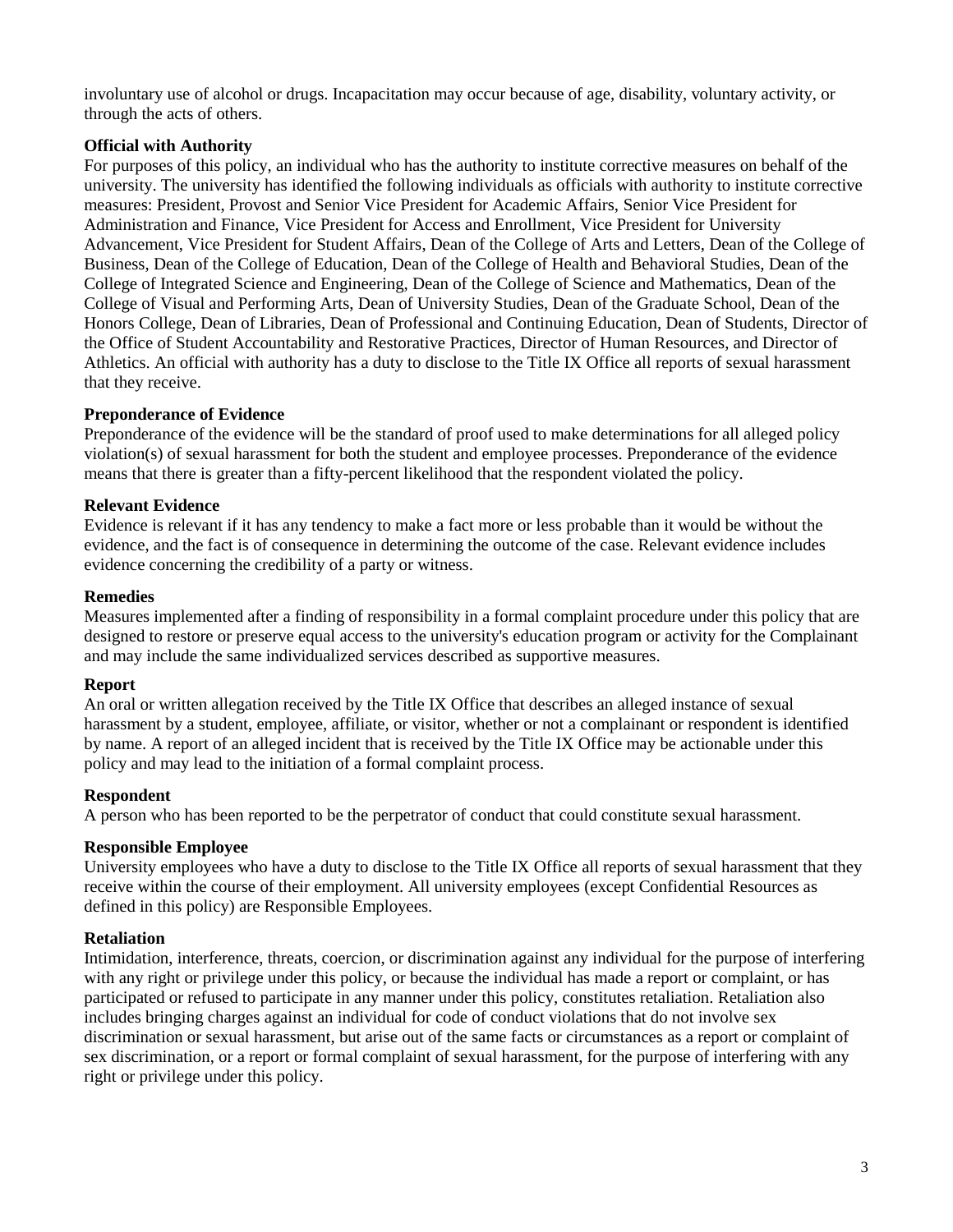### **Sexual Assault**

A sexual act committed against another person without consent. For purposes of this policy, sexual assault includes any of the following offenses:

(1) Rape

Penetration, no matter how slight, of the vagina or anus with any body part or object, or oral penetration by a sex organ of another person, without the consent of the victim. Attempts to commit rape are included.

(2) Fondling

The touching of the private body parts of another person for the purpose of sexual gratification, without the consent of the victim.

(3) Incest

Sexual intercourse between persons who are related to each other within the degrees wherein marriage is prohibited by law.

(4) Statutory rape

Sexual intercourse with a person who is under the statutory age of consent. The statutory age of consent in the Commonwealth of Virginia is 18 years old.

### **Sexual Harassment**

Conduct on the basis of sex that satisfies one or more of the following:

(1) *Quid pro quo* - An employee conditioning the provision of an aid, benefit, or service of the university on an individual's participation in unwelcome sexual conduct;

(2) Unwelcome conduct determined by a reasonable person to be so severe, pervasive, and objectively offensive that it effectively denies a person equal access to the university's education program or activity; or

(3) Sexual assault, dating violence, domestic violence, or stalking.

#### **Sexual Violence**

Physical sexual acts perpetrated against a person's will or where a person is incapable of giving consent (e.g., due to the person's age, mental state, use of drugs or alcohol, or because an intellectual or other disability prevents the person from having the capacity to give consent).

#### **Sexual Violence Review Committee (SVRC)**

A committee composed, at a minimum, of a representative of the university's Title IX Office, a member of the university's police department, and a member of the university's student affairs administration. The SVRC reviews information related to alleged acts of sexual violence reported to the Title IX Office to determine appropriate reports to be made to law enforcement units outside of the university. The SVRC is responsible for carrying out the university's obligations under Virginia Code § 23.1-806.

### **Stalking**

Engaging in a course of conduct directed at a specific person that would cause a reasonable person to fear for their safety or the safety of others, or suffer substantial emotional distress.

#### **Supportive Measures**

Measures or interventions which may be taken by the university upon receipt of a report or formal complaint of sexual harassment to ensure a safe environment for the parties and/or the university community. These may include, but are not limited to, no contact orders between the complainant and the respondent; modifications of assignments, classes, schedules, or jobs; changes to university-provided housing; transportation options; or any other measure that would provide a safe work and/or learning environment for both parties.

#### **Title IX Coordinator**

The individual designated by the university who is responsible for coordinating the university's compliance with Title IX, including overseeing the effective implementation of supportive measures and remedies. The Title IX Coordinator serves impartially, avoiding prejudgment of facts at issue, conflicts of interest, and bias.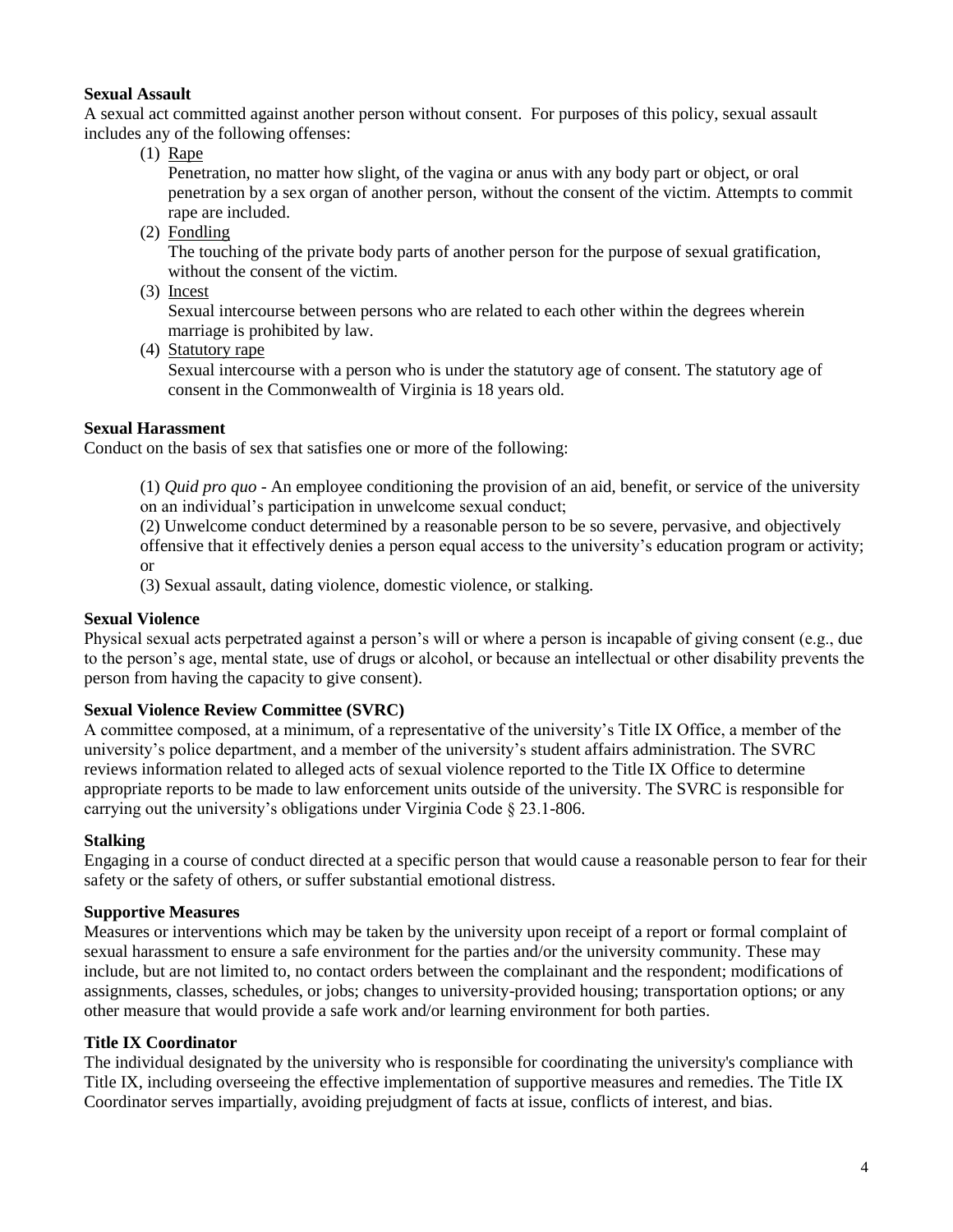## **Title IX Office**

Refers to the individuals who are employed in the Title IX Office, including the university's Title IX Coordinator. The Title IX Office is responsible for receiving and responding to reports of sexual harassment, investigating formal complaints of sexual harassment in accordance with this policy, and identifying any patterns or systemic problems revealed by such reports and formal complaints. The office serves impartially, including by avoiding prejudgment of facts at issue, conflicts of interest, and bias. The office participates in the coordination of the institution's compliance with Title IX of the Education Amendments of 1972 (20 U.S.C. § 1681 et seq.) through tracking the university's compliance efforts and consulting with and providing support to the university's various Title IX Officers. Contact information for the Title IX Office is available on the [Title IX website.](https://www.jmu.edu/access-and-enrollment/titleIX/profile-titleix-officers.shtml) Email for the Title IX Office is [titleix@jmu.edu.](mailto:titleix@jmu.edu)

## **Title IX Officers**

The individuals within the university who act as liaisons with the Title IX Office. Title IX Officers serve impartially and may be designated to carry out any of the following: conduct trainings, coordinate hearing procedures, or consult on provision of resources for involved parties.

### **4. APPLICABILITY**

This policy prohibits sexual harassment within an education program or activity. For purposes of this policy, sexual harassment within an education program or activity includes locations, events, or circumstances over which the university exercised substantial control over both the respondent and the context in which the sexual harassment occurs, and also includes any building owned or controlled by a student organization that is officially recognized by the university. This policy only applies to conduct occurring within the United States of America.

Any complainant participating in, or attempting to participate in, an education program or activity, including applicants for employment or admission, may file formal complaints under this policy.

Policy 1340 Sexual Misconduct addresses sexual misconduct outside the scope of this policy, including sexual misconduct occurring during study abroad programs.

## **5. POLICY**

#### **5.1 Prohibition on Title IX Sexual Harassment**

Sexual harassment is prohibited within any education program or activity.

The university does not discriminate on the basis of sex in its education programs and activities, and it is required by Title IX not to discriminate in such a manner. Sexual harassment constitutes discrimination on the basis of sex. Questions regarding Title IX may be referred to the university's Title IX Coordinator at [titleix@jmu.edu](mailto:titleix@jmu.edu) or 540- 568-5219 or to the [United States Department of Education's Office for Civil Rights.](http://www2.ed.gov/about/offices/list/ocr/index.html)

The university will promptly respond to known allegations of sexual harassment in a manner that is not deliberately indifferent. The university acts with deliberate indifference only if its response is clearly unreasonable in light of the known circumstances. The university is deemed to have knowledge of allegations of sexual harassment under this policy if they are reported to the Title IX Coordinator or to an official with authority as defined in this policy.

#### **5.2 Confidentiality**

The university will respect and maintain confidentiality in carrying out procedures under this policy within the context of all applicable state and federal laws and university policies. The university does not restrict the First Amendment rights of participants in procedures under this policy.

A request for confidentiality regarding sexual harassment that does not include sexual assault or sexual violence will be honored by the university, unless there is a valid reason for setting aside this request. A valid reason includes circumstances that suggest there is an increased risk to the safety of the university community, or if necessary in order to provide appropriate supportive measures.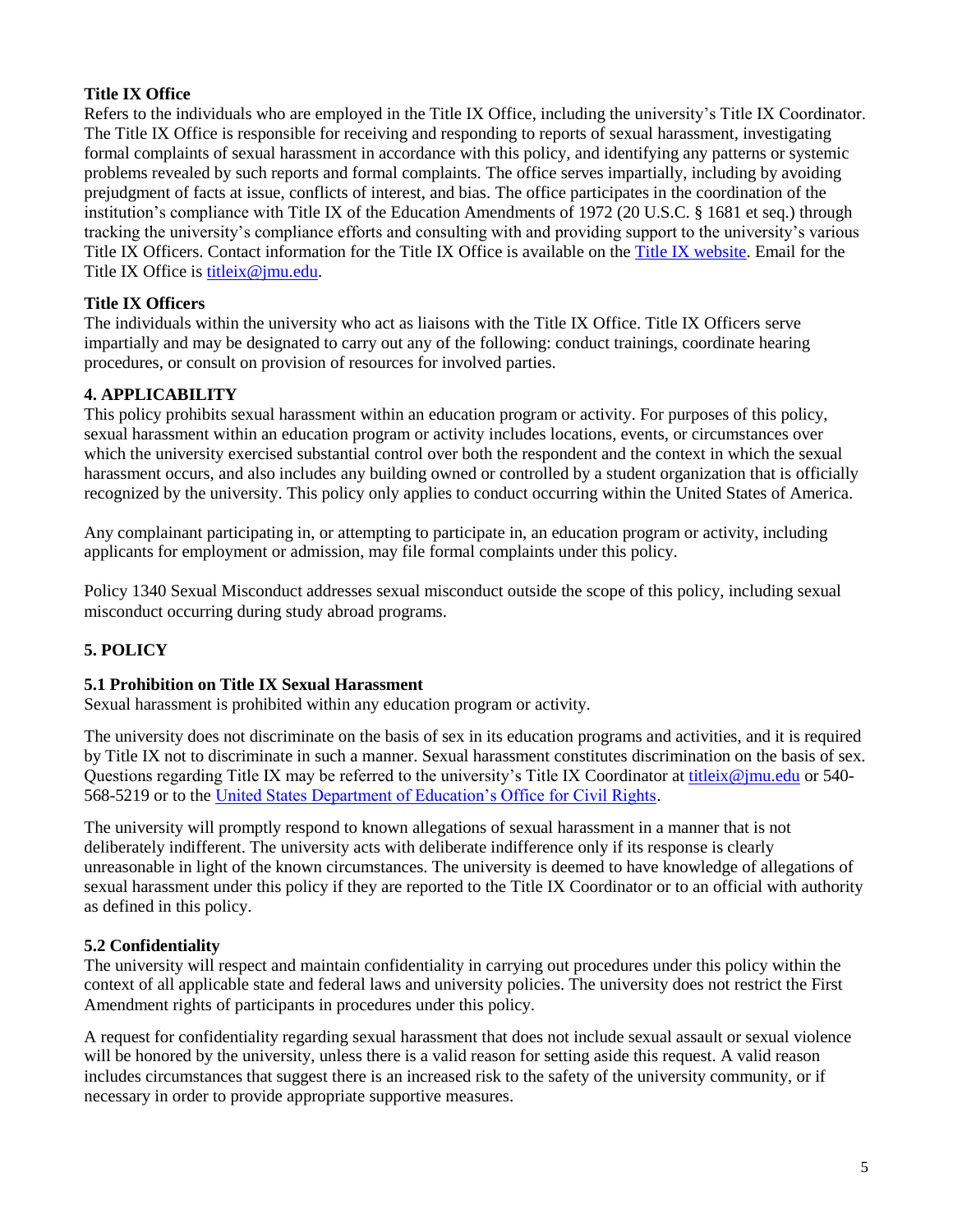Other factors that will be considered in assessing a request for confidentiality include whether the incident involved the presence or threat of a weapon, the age or vulnerability of the complainant, and whether the university possesses other means to obtain relevant evidence.

## **5.3 Good Faith**

The university presumes individuals participating in procedures under this policy are acting in good faith. Failure to act in good faith in bringing an allegation under this policy, failure to act in good faith in participating during the proceedings (i.e. intentionally providing false or misleading evidence), or in any other capacity concerning this policy constitutes a form of misconduct and may result in sanctions separate from, and not dependent on, the outcome of any report or formal complaint filed under this policy.

### **5.4 Reporting Obligations for Responsible Employees**

All responsible employees must disclose any reports of sexual harassment that they receive within the course of their employment to the Title IX Office using the procedures outlined in this policy.

Employees who are identified as confidential resources and who receive information in the course of their employment about sexual harassment are not required to make such disclosures to the Title IX Office. Nothing in this policy, however, relieves Campus Security Authorities (CSAs) from crime reporting obligations pursuant to the Clery Act.

### **5.4.1 Exceptions to Responsible Employee Reporting Obligations**

The reporting obligation does not apply to information disclosed at public events such as "Take Back the Night" rallies, personal accounts included in class assignments, or other similar instances where circumstances of the responsible employee's receipt of information would not be reasonably expected to trigger the employee's disclosure responsibilities under this policy. The reporting obligation does not apply when the information is disclosed to the responsible employee outside of the context of their employment.

### **5.5 Anonymous Reporting**

Individuals may make anonymous reports but may not file anonymous formal complaints.

#### **5.6 Reporting of Alleged Sexual Violence**

Upon receipt of a report alleging sexual violence, the Title IX Office will notify the Sexual Violence Review Committee (SVRC) of the existence of the report. The SVRC will convene to determine appropriate actions in accordance with Virginia Code § 23.1-806.

#### **5.7 Timeliness of Reporting**

There is no time limit for reporting an alleged incident of sexual harassment under this policy, but the breadth of options and resources available to the complainant may be impacted by the amount of time that has lapsed between when an alleged incident occurred and when it is reported to the Title IX Office.

#### **5.8 Reporting to Law Enforcement and Filing Criminal Charges**

A complainant may choose to make a report to the Title IX Office and may also choose to make a report to law enforcement. A complainant may pursue either or both of these options at the same time. A complainant who wishes to pursue criminal action should contact law enforcement directly. No responsible employee will dissuade complainants from exercising their right to report to law enforcement.

The existence of criminal proceedings will not unnecessarily delay or interrupt the procedures outlined in this policy, unless the law enforcement agency or prosecution advises that the university procedures be suspended, in which case the university will determine whether and for how long to suspend its procedures. Evidence and information gathered during the university's investigation of a formal complaint may be shared with law enforcement agencies as permissible by law.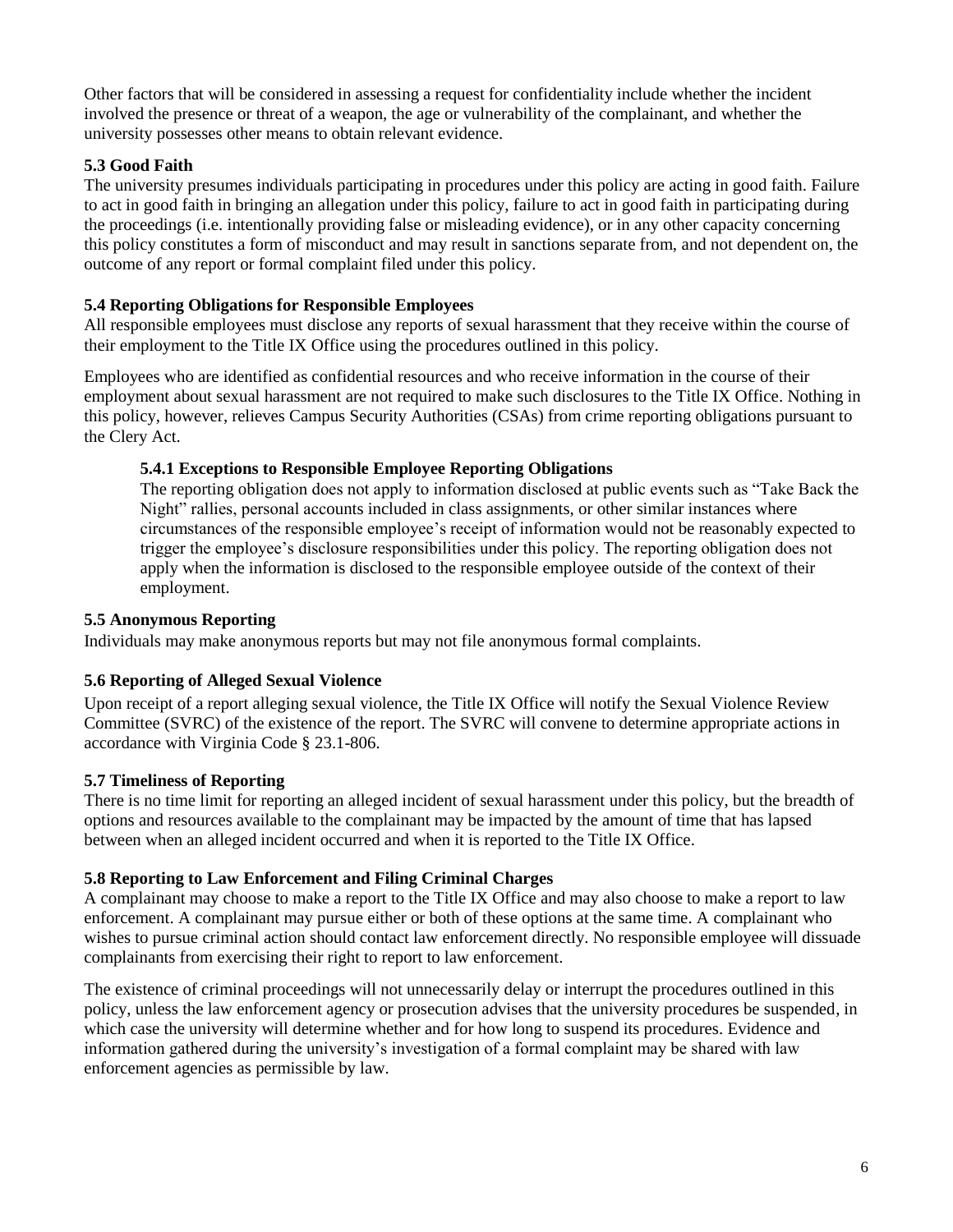### **5.9 Supportive Measures**

The university will offer appropriate and reasonably available supportive measures to assist and protect the complainant, the respondent and other members of the university community. Supportive measures may be implemented upon receipt of a report and will be reassessed on an ongoing basis. The Title IX Coordinator will coordinate the implementation of supportive measures.

### **5.10 Prohibition on Retaliation**

The university prohibits retaliation against a group or individual exercising rights under and/or participating in, or refusing to participate in, any procedures under this policy. Retaliation constitutes a form of misconduct and may result in sanctions separate from, and not dependent on, the outcome of any report or formal complaint filed under this policy. Claims of retaliation will be adjudicated under procedures that are prompt and equitable.

Alleged claims of retaliation against students will be referred to the Office of Student Accountability and Restorative Practices (OSARP). If adjudicated, OSARP will use the Accountability Process. Procedures for the Accountability Process are published on OSARP's website in the Student Handbook section.

Alleged claims of retaliation against classified and wage employees, A&P faculty without tenure, and affiliates will be adjudicated through Human Resources according to procedures published on the Human Resources website.

Alleged claims of retaliation against instructional faculty and A&P faculty with tenure will be adjudicated according to procedures set forth in section III.A.26 of the Faculty Handbook.

#### **5.11 Academic Freedom and Freedom of Speech**

This policy does not restrict the rights of faculty members and students of the institution to academic freedom or impair the exercise of rights protected under the United States Constitution such as the right to free speech. See [Faculty Handbook, Section III.A.1.](https://jmu.edu/facultyhandbook/iii-policies-procedures/a-rights.shtml#IIIA1) Academic freedom carries with it responsibilities, including the responsibility to refrain from harassment, discrimination, and misconduct. See [Faculty Handbook, Section III.A.8](https://jmu.edu/facultyhandbook/iii-policies-procedures/a-rights.shtml?_ga=2.202771481.922545867.1567017274-1807820744.1567017274#IIIA8) and [Academic](https://www.jmu.edu/academic-affairs/_documents/policies/aapolicy-12.pdf)  [Affairs Policy 12, Disruption of Class.](https://www.jmu.edu/academic-affairs/_documents/policies/aapolicy-12.pdf)

#### **5.12 Amnesty**

The university will not pursue alleged policy violations of personal consumption of alcohol or drugs against students who are reporting sexual harassment on their own behalf or against students who participate as witnesses in procedures under this policy, even if these substances were involved. (Va. Code Ann. § 23.1-808(B))

The university will not pursue alleged policy violations for personal consumption of alcohol or drugs against employees, affiliates, or visitors where such disclosure is made in conjunction with a good faith report of an act of sexual violence. (Va. Code Ann. § 23.1-808(B))

#### **5.13 Resources**

Any JMU community member who reasonably believes they have been subjected to sexual harassment may contact the Title IX Office to inquire about resources and supportive measures that may be available through the university such as counseling, medical services, academic assistance, and survivor advocacy. The opportunity to inquire about resources and options is available to any JMU community member, regardless of eligibility to file a formal complaint.

## **6. PROCEDURES**

#### **6.1 Making a Report and/or Filing a Formal Complaint**

Any person may report alleged sexual harassment that occurred within the university's education programs or activities. For purposes of this policy, sexual harassment that occurs within an education program or activity is limited to locations, events, or circumstances over which the university exercised substantial control over both the respondent and the context in which the sexual harassment occurs, and also includes any building owned or controlled by a student organization that is officially recognized by the university. This policy only applies to conduct occurring within the United States of America.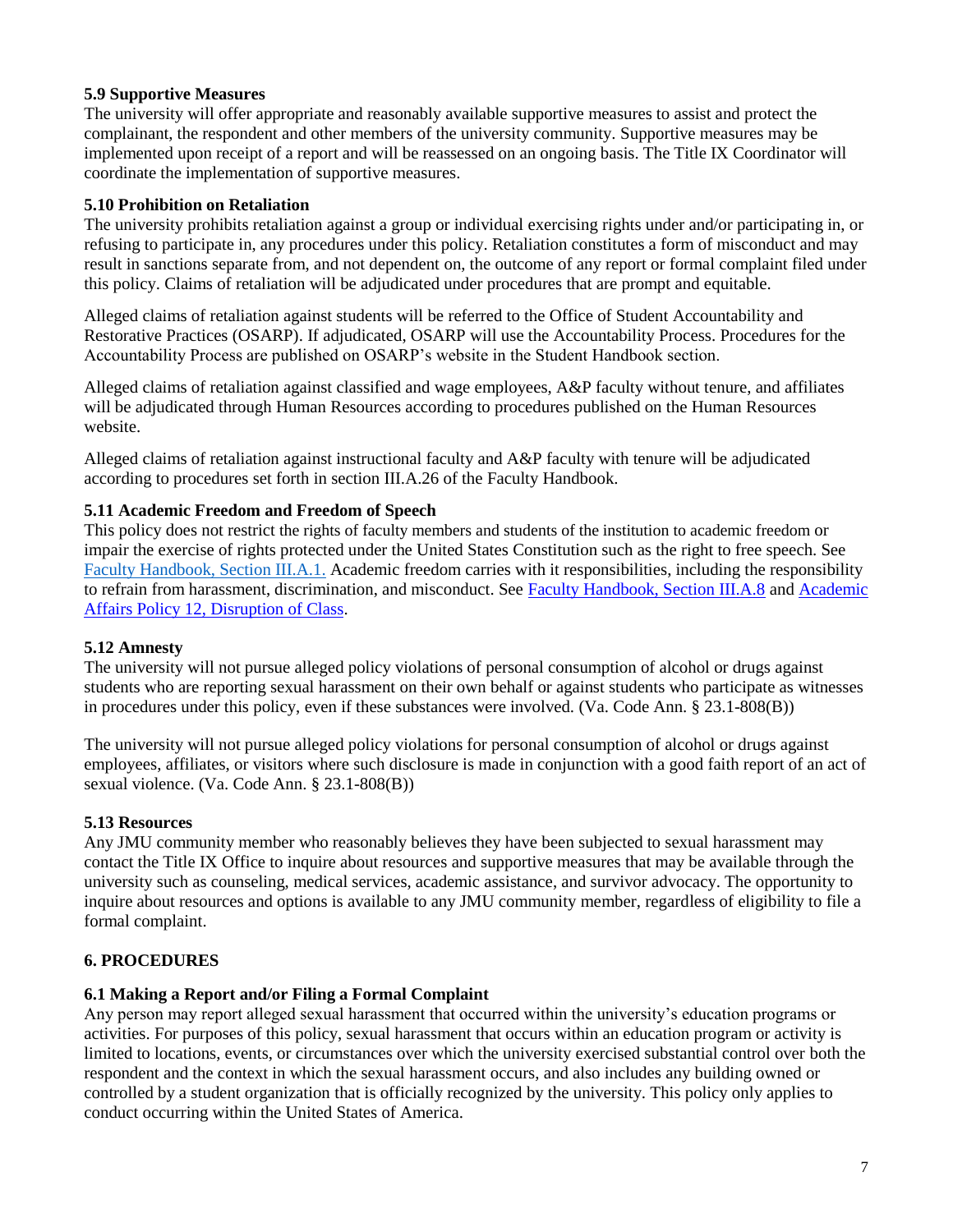A complainant must be participating in or attempting to participate in an education program or activity at the time of filing a formal complaint under this policy.

### **6.1.1 Reporting Allegations of Sexual Harassment**

Reports of alleged sexual harassment under this policy should be reported directly to the Title IX Office as soon as practicable. Reporting to the Title IX Office does not preclude an individual from reporting an alleged incident to law enforcement.

### **6.1.2 Filing a Formal Complaint**

Formal complaints are filed directly with the Title IX Office. Filing a formal complaint with the Title IX Office does not preclude an individual from reporting an alleged incident to law enforcement.

## **6.2 Responsible Employee Reporting Procedures**

All responsible employees must inform any individual who has disclosed information concerning an alleged incident of sexual harassment that as a responsible employee, they cannot keep the information confidential and are required to disclose the information to the Title IX Office. If the complainant or third party reporter is requesting confidentiality or to remain anonymous, the responsible employee can share that request with the Title IX Office but cannot withhold the identity of the complainant or third party reporter from the Title IX Office.

Referring an individual to confidential resources or reporting the incident to police does not relieve the employee of their duty to report the information to the Title IX Office.

Any responsible employee receiving information concerning alleged sexual harassment under this policy must provide the Title IX Office with all relevant information concerning the report as soon as practicable. If possible, the responsible employee is encouraged to take appropriate steps to address the immediate needs of the person making the report.

Relevant information includes all details about the alleged incident that the complainant or third party reporter has shared and that the Title IX Office will need to make an initial assessment, such as the names of the respondent, the complainant, and other individuals who are potential witnesses and the date, time, and location of any incidents that were disclosed to the responsible employee.

The responsible employee will not investigate allegations or pressure the complainant to disclose information not freely given to the responsible employee. Generally, the transfer of information will fulfill the obligations of the responsible employee.

#### **6.3 Initial Actions upon Receipt of Report**

Upon receipt of a report, the Title IX Office will contact the complainant to discuss the availability of supportive measures and to explain the process for filing a formal complaint, should the complainant so choose. The Title IX Office will also identify any immediate health or safety concerns raised by the report. The Title IX Office is not assessing or determining responsibility. The presumption is that no policy violation has occurred unless proven otherwise in a campus adjudication process by a preponderance of the evidence.

If the report alleges sexual violence, then the Title IX Office will immediately inform the Sexual Violence Review Committee (SVRC). The SVRC will convene within 72 hours to determine if disclosure of the information, including personally identifiable information, to the law enforcement agency responsible for investigating and/or the attorney for the commonwealth responsible for prosecuting the alleged incident of sexual violence, is necessary to protect community safety and comply with state law. The provision will not apply if the law enforcement agency responsible for investigating the alleged act of sexual violence is located outside the United States. If a disclosure to law enforcement and/or the attorney for the commonwealth is deemed necessary, the Title IX Office representative on the SVRC will notify the complainant of the disclosure.

If the report alleges another form of conduct prohibited by university policy and/or law, the Title IX Office may refer the report directly to the university authority responsible for receiving and responding to those reports and/or law enforcement. The Title IX Office will ensure that the complainant is informed of any referrals. The Title IX Office will not discourage the filing of a formal complaint under this policy.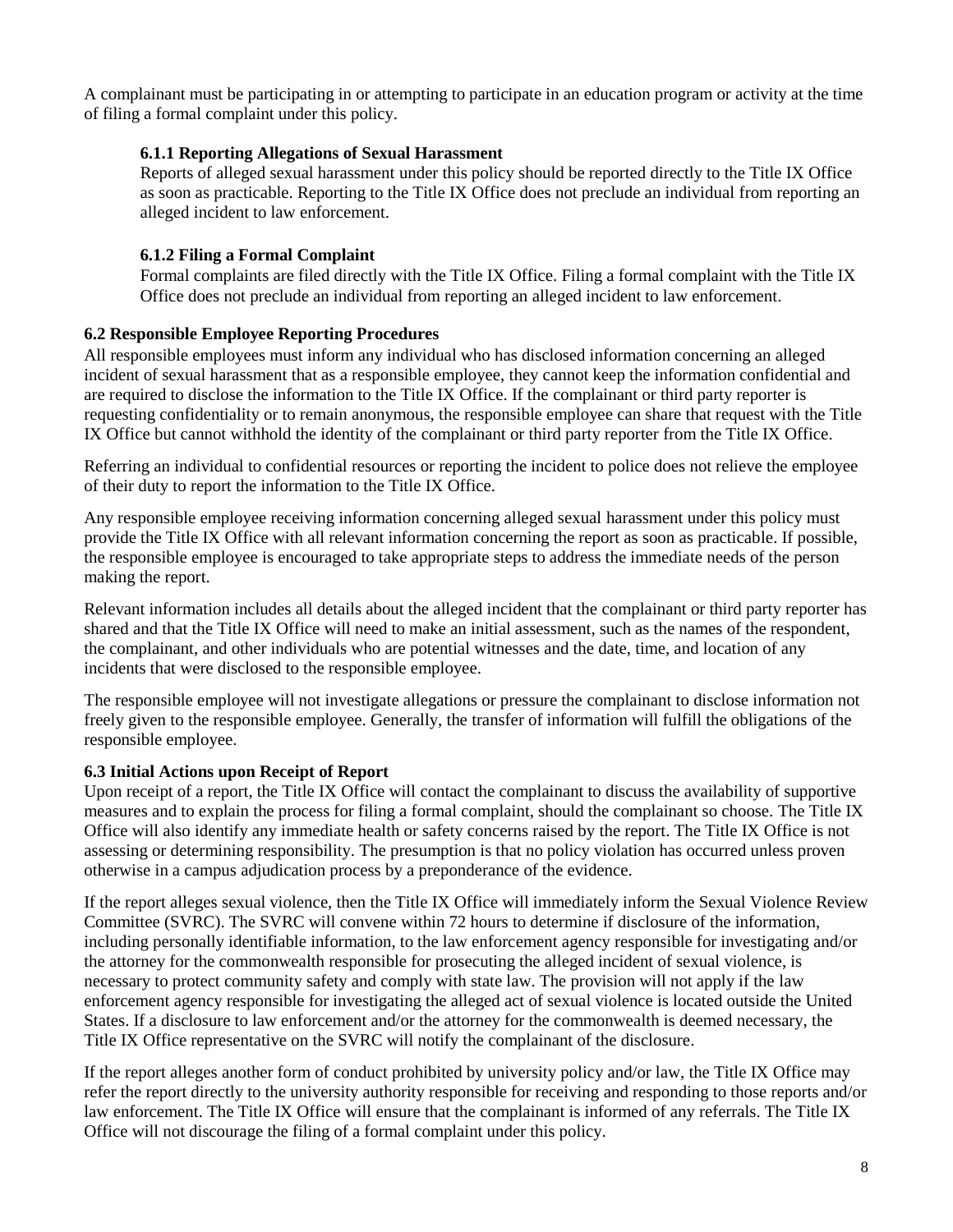The Title IX Office will attempt to notify the complainant of resources and supportive measures potentially available to the complainant through the university and community, the right to contact law enforcement or to decline to contact law enforcement, the right to seek medical treatment, the importance of preserving evidence, the right to bring an advisor of their choice to meetings, the university's prohibition on retaliation, and contact information for the Title IX Office.

- The notification will include the option and procedures for filing a formal complaint and the process the university uses for adjudicating formal complaints.
- If the complainant is a student, the notification will also include information about amnesty.

Generally, the complainant will not be obligated to respond to the notification from the Title IX Office and the decision about what if any resources and options to utilize will rest with the complainant.

If the alleged report of sexual misconduct involves a university employee as the complainant and/or respondent, the Title IX Office may request assistance from the Office of Human Resources.

The Title IX Office or the Office of Human Resources will generally not contact a respondent until a formal complaint is filed unless a supportive measure is implemented that directly affects the respondent.

#### **6.4 Formal Complaints**

The decision to initiate a formal complaint will generally rest with the complainant. If the university determines there is an elevated risk to individual or campus safety, the university may elect to override the preference of a complainant and instruct the Title IX Coordinator to move forward with initiating a formal complaint and to conduct an investigation. In those circumstances, the complainant, if known, will be informed of the decision of the university and provided the opportunity to participate in the investigation and any subsequent campus adjudication proceedings.

At the time of filing a formal complaint, a complainant must be participating in or attempting to participate in the education program or activity of the university.

In cases where a formal complaint is signed by the Title IX Coordinator instead of a complainant, the university will send parties notice of the allegations, including the identities of the parties, if known. The Title IX Coordinator may sign a formal complaint even if the identity of the complainant is unknown.

#### **6.4.1 Formal Complaint Investigation Procedures**

Investigations of formal complaints alleging sexual harassment are generally carried out by the Title IX Office. The specific procedures for investigating formal complaints of sexual harassment can be found on the Title IX website.

#### **6.5 Dismissal of Formal Complaints**

#### **6.5.1 Mandatory Dismissal**

If conduct alleged in a formal complaint meets any of the following criteria, the complaint must be dismissed as to that conduct:

- The alleged conduct, even if true, would not constitute sexual harassment under the definition in this policy;
- The alleged conduct did not occur in the university's education program or activity; or
- The alleged conduct did not occur against a person in the United States.

If a formal complaint, or a portion thereof, is dismissed pursuant to this section, the Title IX Coordinator or designee will promptly send written notice of the dismissal, including the reason for the dismissal, to both parties. A mandatory dismissal under this section does not preclude action under another university policy for that conduct. If such conduct would constitute a violation of another university policy, the parties and/or university may proceed under the applicable policy and procedures.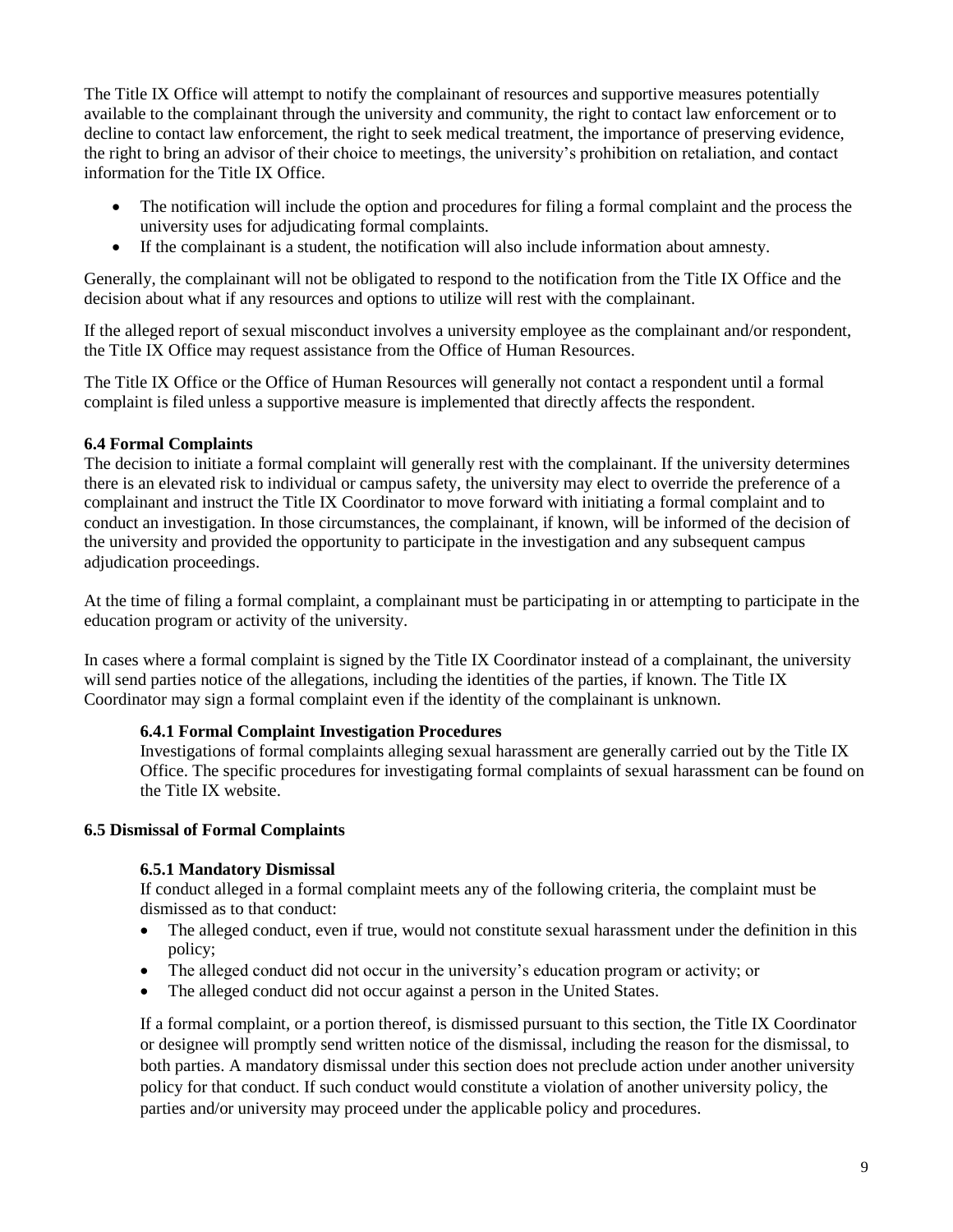Both parties have the opportunity to appeal a mandatory dismissal in accordance with Section 6.8 of this policy.

## **6.5.2 Discretionary Dismissal**

The university may dismiss a formal complaint or any allegations therein, if at any time during the investigation or hearing:

- A complainant notifies the Title IX Coordinator in writing that the complainant would like to withdraw the formal complaint or any allegations therein;
- The respondent is no longer enrolled or employed by the university; or
- Specific circumstances prevent the university from gathering evidence sufficient to reach a determination as to the formal complaint or allegations therein.

If a formal complaint, or a portion thereof, is dismissed pursuant to this section, the Title IX Coordinator or designee will promptly send written notice of the dismissal, including the reason for the dismissal, to both parties.

Both parties have the opportunity to appeal a discretionary dismissal in accordance with Section 6.8 of this policy.

## **6.6 Adjudication of Formal Complaints**

A live hearing will be conducted to adjudicate formal complaints.

Cross-examination will be conducted by each party's advisor of choice. If a party does not have an advisor, the university will appoint an advisor for the purpose of conducting cross-examination. Only relevant crossexamination and other questions may be asked of a party or witness. A question is relevant if it seeks information within the scope of the definition of relevant evidence.

Upon reaching a determination, the decision maker(s) will issue a written rationale for the result as to each allegation, including a determination regarding responsibility, any disciplinary sanctions the university imposes on the respondent and any remedies designed to preserve or restore equal access to the university's education program and activities for the complainant. The Title IX Coordinator oversees effective implementation of remedies.

## **6.6.1. Adjudication Process for Formal Complaints against Students**

Adjudication of alleged violation(s) of this policy for student respondents will be handled under the Title IX Sexual Harassment Adjudication Process in the Office of Student Accountability and Restorative Practices (OSARP). Procedures for OSARP's Title IX Sexual Harassment Adjudication Process are published on OSARP's website in the Student Handbook section.

### **6.6.2 Adjudication Process for Formal Complaints against Classified and Wage Employees, A&P Faculty without Tenure, and Affiliates**

Adjudication of alleged violations of this policy for respondents who are classified and wage employees, A&P faculty without tenure, and affiliates will be handled under procedures published on the Human Resources website.

## **6.6.3 Adjudication Process for Formal Complaints against Instructional Faculty and A&P Faculty with Tenure**

Adjudication of alleged violations of this policy for faculty respondents will be handled under procedures published on the Academic Affairs website.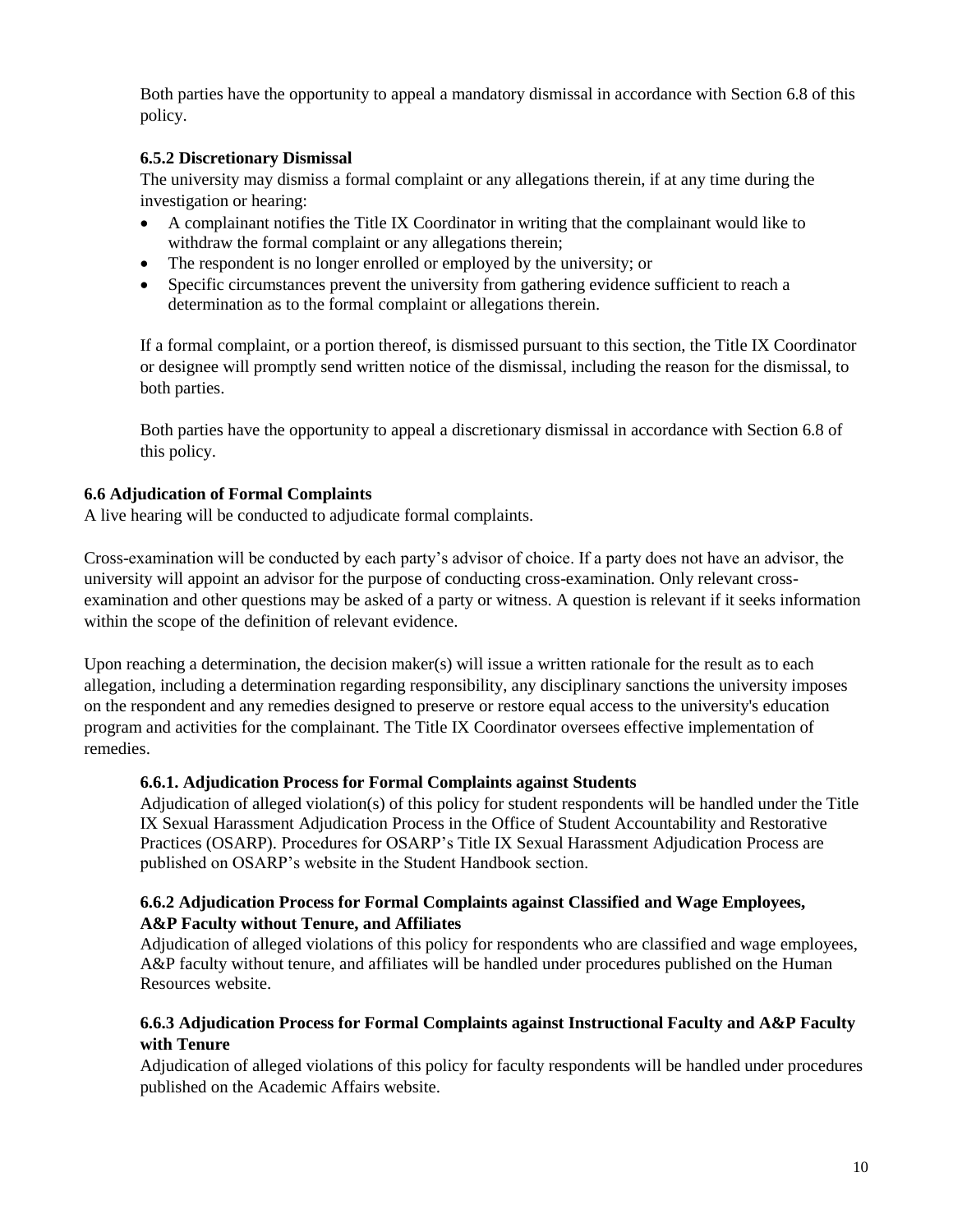### **6.7 Disciplinary Actions**

6.7.1 A classified employee who is found to have violated this policy may be disciplined or discharged pursuant to Policy [1317](https://www.jmu.edu/JMUpolicy/policies/1317.shtml)[-Standards of Conduct and Performance for Classified Employees.](http://www.jmu.edu/JMUpolicy/policies/1317.shtml)

6.7.2 A wage employee who is found to have violated this policy may be disciplined or discharged pursuant to Policy [1325-](https://www.jmu.edu/JMUpolicy/policies/1325.shtml)Wage Employment.

6.7.3 An A&P faculty member without tenure who is found to have violated this policy may be disciplined or discharged pursuant to Policy [1335-](https://www.jmu.edu/JMUpolicy/policies/1335.shtml)Terms and Conditions of Employment for Administrative & Professional Faculty.

6.7.4 An affiliate who is found to have violated this policy may have his/her status as affiliate removed pursuant to Policy [1337-](https://www.jmu.edu/JMUpolicy/policies/1337.shtml)Affiliates.

6.7.5 A faculty member who is found to have violated this policy may be disciplined or discharged pursuant to the [Faculty Handbook, Section III.A.25.](https://jmu.edu/facultyhandbook/iii-policies-procedures/a-rights.shtml?_ga=2.127059205.922545867.1567017274-1807820744.1567017274#IIIA25)

6.7.6 A student who is found to have violated this policy may be disciplined, including suspension or expulsion, under the terms of the Student Handbook.

#### **6.8 Appeals**

Either party may appeal a determination regarding responsibility, or dismissal of a formal complaint, on any of the following bases:

- Procedural irregularity that affected the outcome of the matter;
- New evidence that was not reasonably available at the time the determination regarding responsibility or dismissal was made, that could affect the outcome of the matter; and
- The Title IX Coordinator, investigator(s), or decision-maker(s) had a conflict of interest or bias for or against complainants or respondents generally or the individual complainant or respondent that affected the outcome of the matter.

Procedures for appeal in cases where a student is the respondent are published in the Title IX Sexual Harassment Adjudication Process in the Student Handbook section of the OSARP website.

Procedures for appeal in cases where a faculty member is the respondent are published on the Academic Affairs website.

Procedures for appeal in cases where a wage or classified employee, A&P faculty without tenure, or affiliate is the respondent are published on the Human Resources website.

#### **6.9 Other Provisions**

#### **6.9.1 Exceptions to Provisions**

A formal complaint procedure should substantially comply with the provisions of this policy. The Title IX Office, the appropriate vice president organizationally over the respondent, or the appropriate office to whom the case is referred may make exceptions to the provisions (including time deadlines) of this policy, provided that any exception is intended to bring about a just outcome and does not unreasonably or adversely affect another participant in the process.

#### **6.9.2 Education**

The Title IX Office will provide educational materials to appropriate university officials and community members to enable them to better fulfill their responsibilities under this policy.

#### **6.9.3 Emergency Removal**

A respondent may be temporarily suspended from attendance and enrollment, suspended from any other education program or activity including employment, and/or issued a no-trespass notice banning the person from campus. Emergency removal is justified when the university determines there is an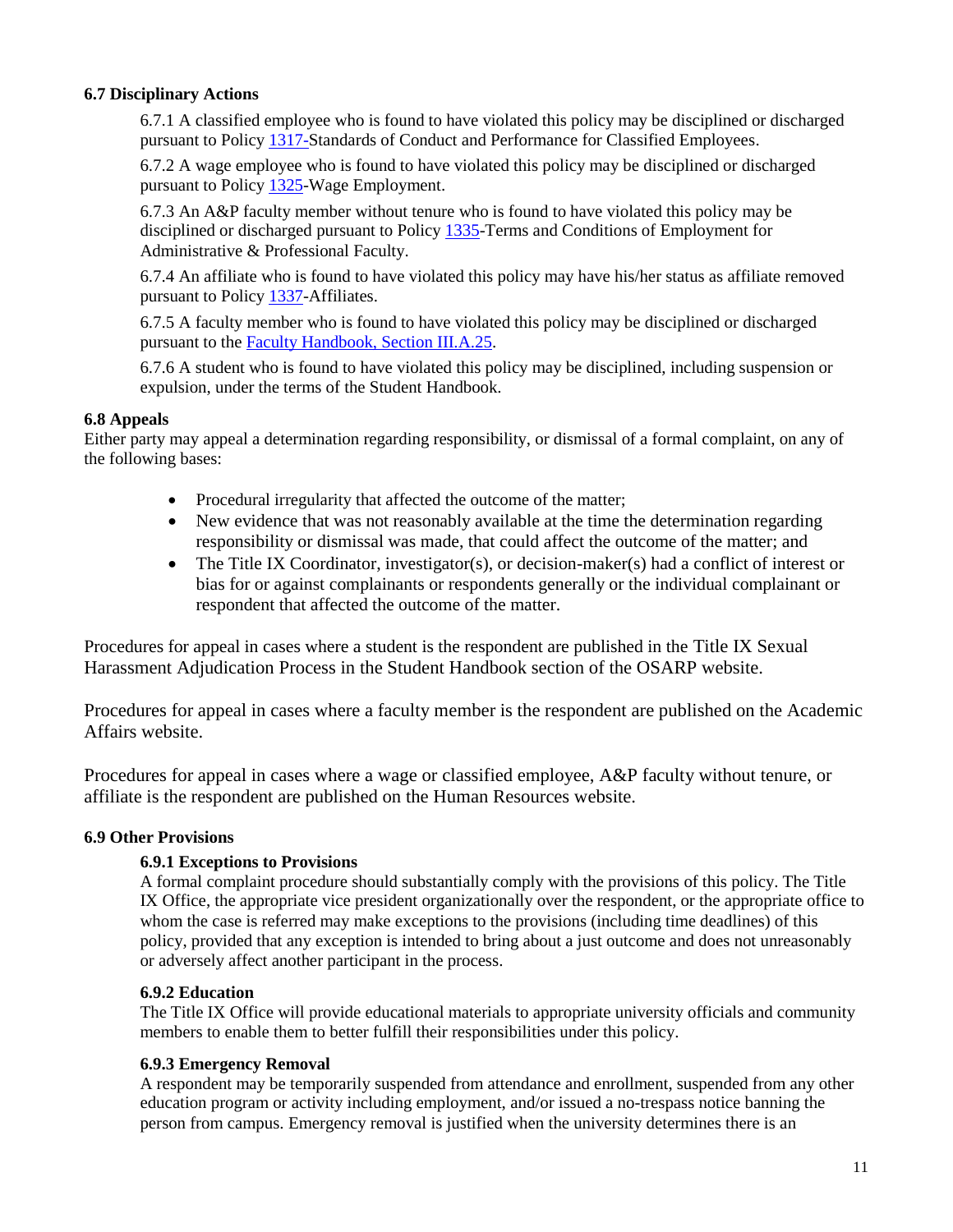immediate threat to the physical health or safety of any student or other individual arising from the allegations of sexual harassment. The university will undertake an individualized safety and risk analysis to make this determination. For students, this analysis and determination will be made by a subset of members of the Behavioral Assessment Team (BAT). For employees and affiliates, this analysis and determination will be made by a subset of the Faculty Staff Assessment Team (FSAT) and the respondent's immediate supervisor, or a subset of the FSAT and another individual in the respondent's supervisory reporting structure if the immediate supervisor is the complainant.

A respondent will receive post-removal notice and an opportunity to challenge the decision. Students may challenge the decision in writing to the Vice President for Student Affairs. Instructional faculty members or A&P faculty members with tenure may challenge the decision in writing to the Provost. Wage or classified employees, A&P faculty members without tenure, or affiliates may challenge the decision in writing to their respective Vice President. Written challenges to an emergency removal must be filed within three calendar days.

### **6.9.4 Administrative Leave**

A non-student employee respondent may be placed on paid or unpaid administrative leave pending the completion of a formal complaint process. Administrative leave does not constitute an emergency removal pending outcome. This decision will be made by the respondent's immediate supervisor, or another individual in the respondent's supervisory reporting structure if the immediate supervisor is the complainant.

Instructional faculty members and A&P faculty members with tenure may challenge this decision in writing to the Provost. Wage or classified employees, A&P faculty members without tenure, or affiliates may challenge this decision in writing to their respective Vice President.

## **6.9.5 Record Keeping**

Records and such information shall be maintained by the university as confidential information not to be disclosed, except as permitted by law. The university may use any information obtained in carrying out procedures under this policy to defend itself against any claims, complaints, or allegations brought against it. Records shall be maintained for a period of at least seven years.

#### **6.9.6 Legally Mandated Consequences for Students**

In cases where a student respondent is found responsible and suspended or expelled for sexual violence, defined as physical sexual acts perpetrated against a person's will or against a person incapable of giving consent, a notation will be placed on the student respondent's transcript for the duration of the suspension or expulsion. If a student respondent withdraws while under investigation for an allegation of sexual violence, a notation will be placed on the student respondent's transcript until a final decision in the case is rendered. Such notations will read, as applicable:

- Expelled for violation of Student Standards of Conduct
- Suspended for violation of Student Standards of Conduct
- Withdrew while under investigation for violation of Student Standards of Conduct

Student respondents receiving a transcript notation for a suspension will have it automatically removed by the Office of the Registrar once the suspension period has ended. After a period of three years, students may contact OSARP to request removal of a notation for good cause shown.

## **6.9.7 Alternative Resolution**

The University does not require complainants or respondents to initiate or participate in an alternative resolution process. In certain cases, after the filing of a formal complaint, parties may elect to participate in an alternative resolution process in lieu of the formal complaint process to resolve allegations that are within the scope of this policy. Both parties must provide voluntary, written consent in order to participate in an alternative resolution process. Either party has the right to withdraw from an alternative resolution process and resume a formal complaint process at any time before agreeing to a resolution.